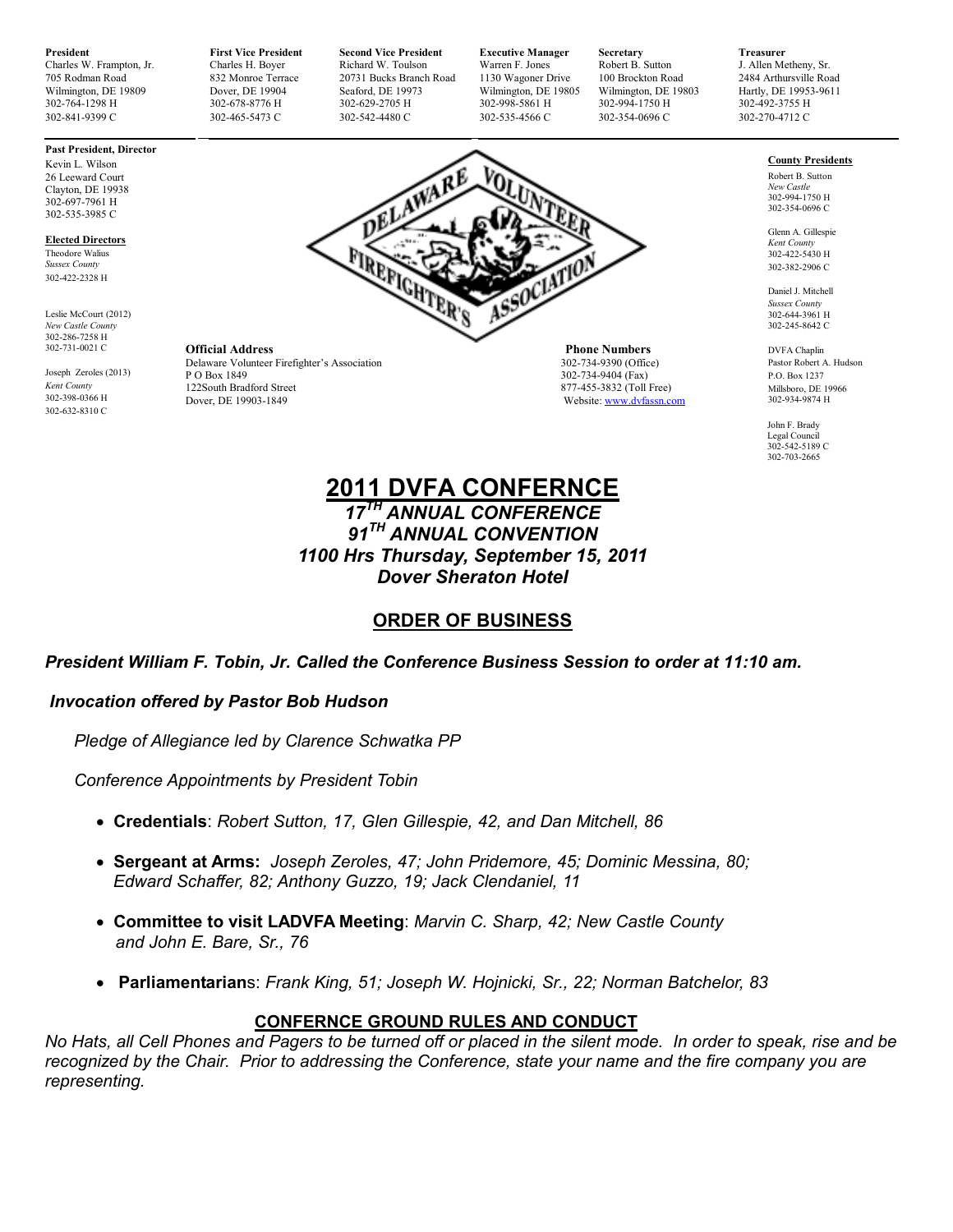# **READING OF COMMUNICATIONS**

*Executive Manager Warren Jones read the following communications:* 

*Letter supporting Robert Sutton for Secretary from Five Points Fire Company Letter supporting Richard Toulson for 2nd Vice Pres. From the Seaford Fire Company Letter supporting Charles Frampton as President from the Brandywine Hundred Fire Co. Letter supporting Charles Boyer as 1st Vice President from the Dover Fire Dept. Letter supporting Allen Metheny for Treasurer from the Hartly Fire Company Letter from Dewitt Pererkin II asking to help us with our fund raising Letter from the Mutual Relief Assoc. advising the Joe Zeroles term will be expiring Letter from the KCVFA supporting Allen Metheny for Treasurer Letter from Chief Patrick of the Wilmington Fire Department with ref. to his NCCVFA dues Letter from NCCVFA with reference to the Wilmington Fire Department dues Letter from the NFFF with reference of the "Taking care of our Own" program Letter from Volunteer Hose Company asking to add their boat to the list for Grant in Aid funding. Letter from the Cranston Heights Fire Company support Robert Sutton for Secretary Card from LADVFA President Janice Marvel, thanking everyone for the support during the loss of her father* 

*Letter from Wilmington Manor Fire Company with reference to a change of alternate Letter from LADVFA PPShirley Joseph for the flowers*

# **REPORT OF OFFICERS**

*President William F. Tobin: reported his report was submitted in electric form. He stated he tried to be open and inform all officers and directors and keep everyone in the loop. He felt it was his fiscal responsibility to make an adjustment, and he recommends to reduce the dues by 500.00 per company. President Tobin then appointed Richard Perillo as Assistant Treasurer for the next 3 years as a trial and if proved to be successful, then it would become an elected position and would be reflected by the bylaws. He also discussed the insurance committee has been working with the insurance office.* 

*First Vice President Charles Frampton: Submitted his report in written form. He then appointed Ken McMahon as Alternate for the NVFC.* 

*Second Vice President Charles Boyer: Submitted his report in written form.* 

*Treasurer: J. Allen Metheny, Sr.: Fellow Officers, Delegates, Alternates, Members and Guests, It gives me great pleasure to present the attached Treasurer's Report for the period June 9, 2011 through September 9, 2011. This report includes both the DVFA Operations and Conference Accounts. Since the last meeting, I prepared the financial records of the Association for audit by our CPA firm. Everything went well with the audit. The Chairman of the Audit Committee will give his report later in the meeting. I also met with the DVFA Board of Directors and Budget Committee to develop the operating budget for fiscal year 2012, which will be presented for approval today. If anyone has any questions, please see me. I look forward to serving as your Treasurer for the coming year. Thanks for your support in the past and I trust I can count on your support for the future.* 

*Executive Manager Warren Jones: introduced the new owners of the Delaware Fire Service News, Frank Grotta and Tim Edwards. Reported on the new DVFA Office Newsletter to improve communications, which would be coming out soon, and reminded everyone to forward their email addresses. He then stated he and the DVFA Officers will be holding meetings with the individual companies. He reviewed the National Fire Academy Class, "Politics and the White Helmet".* 

*Warren then stated he has been asked repeatedly for a copy of the video presented during the opening ceremonies; however he is unable to provide one due to copy write laws. He then thanked Tom Mitten for all his help with compiling the DVD.* 

*Motion: to accept officer's reports by Larry Mergenthaler, seconded by Jasper Lakey, Motion passed.*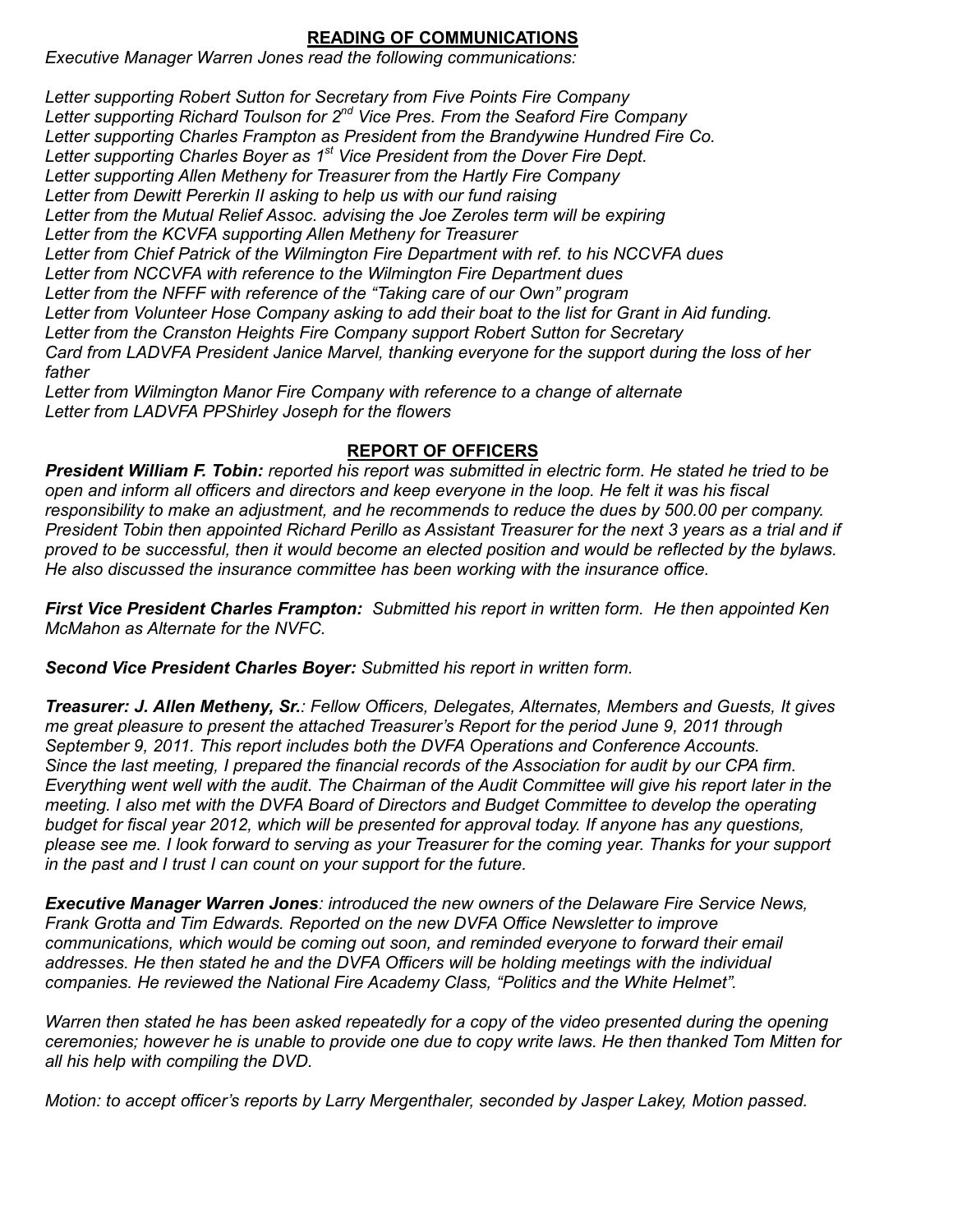### **REPORTS OF AFFLIATED ASSOCIATIONS** *Introduction of Guests by DVFA PP Stephen P. Austin*

*Gary Allred President VA State Firefighters Association Steve Heefner Home Office Manager Cumberland Valley Volunteer Firemen's Association Rich Toulson 3rd VP Cumberland Valley Volunteer Firemen's Association Ted Walius President DELMARVA Volunteer Firemen's Association David Lewis President MD State Firemen's Association (Luncheon) Glen Thomas President Firemen's Association State of PA (Chiefs Meeting)* 

*DVFA Foundation Stephen Austin - Scholarship thanked everyone who makes donations for scholarships. Meetings are held twice a year next meeting will be October 24, at the DVFA Office.* 

*Delaware State Fire Prevention Commission Chairman Dave Roberts: recognized the Commissioner's that were present. He thanked Kevin Wilson for his service. Thanked companies who provided audits on time. Some extensions have been denied. He also thanked the companies that support the Delaware Burn Camp and camp Barnes. 13 Children participated this year. He then congratulated Bill on his year.* 

# *Delaware State Fire Marshal Grover P. Ingle:*

- *Participated in the 3rd annual Burn Camp at Camp Barnes during the week of August 15-20, 2011.*
- *In the process of filling the vacant Assistant State Fire Marshal and Administrative Specialist I position.*
- *The OSFM continues to follow the Residential Sprinkler adoption process by the Building Official's and the Home Builders Association action on the same. New Castle county Council has passed a resolution asking this to be a statewide imitative handled through the Office of the State Fire Marshal.*
- FY 2013 Budget The Office of the State Fire Marshal is preparing the FY 2013 budget and will be seeking to maintain our current level of funding with a minimal increase. The public budget *hearing is scheduled for November 14, 2011 at 13:00 in the Tatnall Building.*
- *Annual Report is completed and has been distributed to the Commission, President's, Fire Chief's, Governor, the legislature and other associations, as well as being on our website.*
- *The State Fire Marshal continues to work with DNREC on the open burning regulation.*
- *Congratulations to you President Tobin on successful year and we look forward to working with Incoming President Frampton and his Officer's in the upcoming year.*
- *Congratulations to President Butler from the State Fire Chief's Association for a successful year and we also look forward to working with President Warrick and his Officer's in the upcoming year.*

*Respectfully submitted, Grover P. Ingle, CFPS, CFI-II* 

Shover P. Ingle

*State Fire Marshal* 

# *Delaware State Fire School Director Robert P. Newnan:*

- *Thanks to President of the DVFA and the table officers. Have enjoyed the working relationship over the past year and look forward to continuing this relationship.*
- *Thanks to the Fire School Advisory Committee for their support and input.*
- *Thanked the Executive Manager for his support and guidance.*
- *Thanked the State Fire Prevention Commission*
- *Thanked the Officers of the Emergency Services Providers who have supported and provided positive recommendations to staff and myself.*
- *Thanked the Staff of the Delaware State Fire School for their dedication and hard work, these employees are dedicated to providing the best possible training possible.*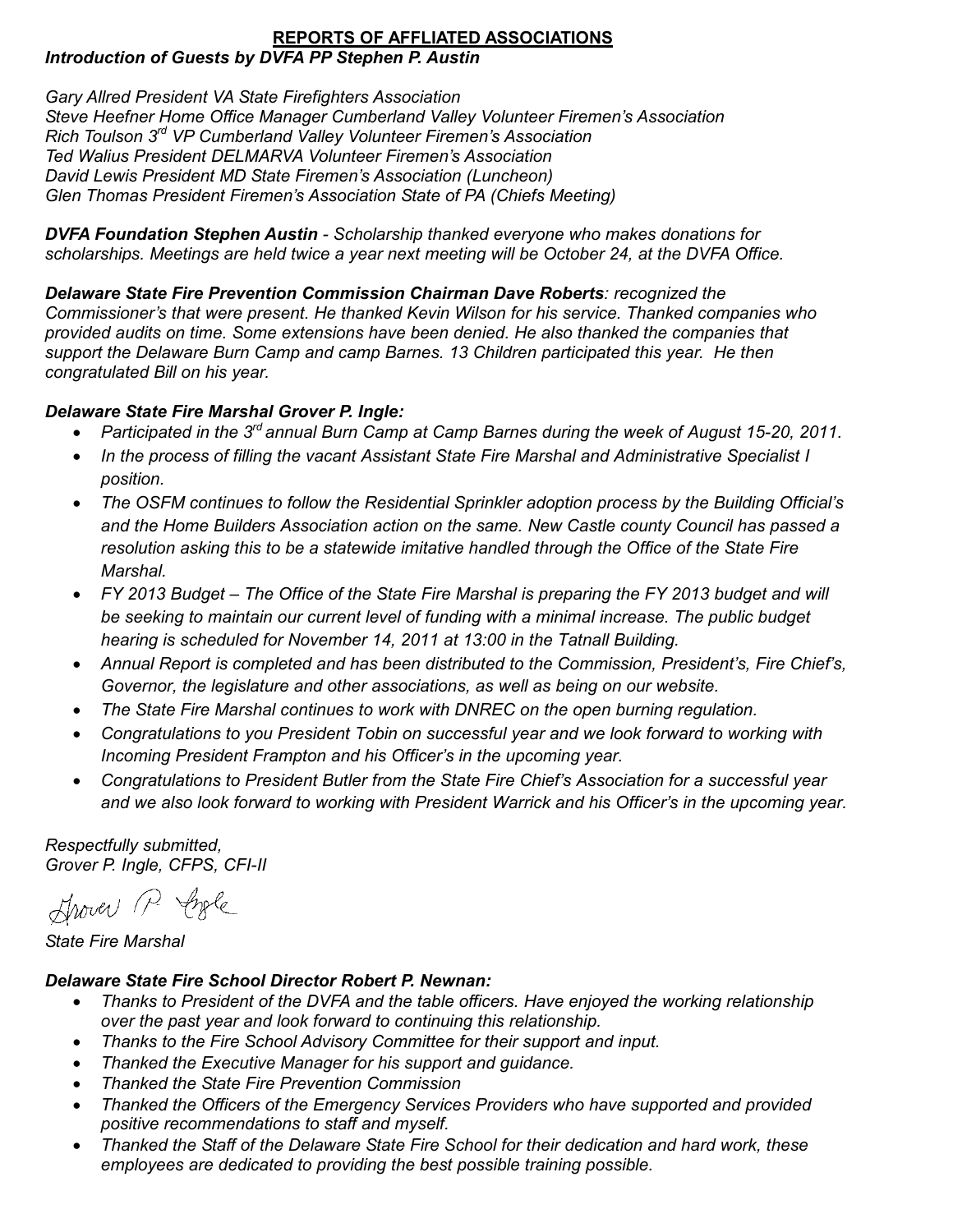- *The past year has been continued improvements; however, it is important to continue to focus on the future and not the past. In the nest year the Delaware State Fire School will make improvements to current programs, enhance out delivery of programs, and provide support and assistance to Emergency Services.*
- *Repairs to the Structural Building at the Dover Center are completed and the building should serve the fire service for 15 more years.*
- *The construction of the Sussex Division expansion*
- *Improvements to the Control Tower at Dover- Air System and windows*
- *New monitors at Dover to improve building directory*
- *Continue to update our Certification programs to the most current NFPA Standard.*
- *EMT's in Delaware continue to increase, currently 1391 certified with 1324 maintaining National Registry (67) EMR'S- Currently 1144*
- *Continue to update all programs and class offerings for 2012, added additional opportunities for Pro Board Certification- Driver Operator, Safety Officer and FO III, use of forms for online inservice training requests and registrations for classes.*
- *Online training for 8 hours of the EMT 24 Hour refresher- first day of program. (will be a fee)*
- *Add EMT CEU online training programs (will be a fee)*
- *By spring Firefighter test prep review program on-line (will be a fee)*
- *Accountability Boards at the props to reinforce the importance of fire-ground accountability*
- *Adding additional props for the Truck Company course- cutting and forcing props.*
- *Updating the SCBA repair shop at the Dover Center*
- *Fire Safety Trailers at the Divisions*
- *These continue to be difficult economic times, both for your company and the DSFS. The DSFS will continue to provide professional instruction and training at a minimum cost to emergency service personnel and their employers. Daily the staff takes the necessary steps to meet that requirement. At a time when businesses and governments are cutting services the DSFSis increasing program availability, adding new props and programs. I ask that when you are reviewing your budgets at training remains a high priority within your department and that you continue to support the DSFS.*

# *National Volunteer Firemen's Association Delegate: J. Allen Metheny, Sr.:*

*Fall board meeting later this month, some distressing news that two federal programs had been cut. The National Fire Corp program and the Cooperative Agreement program.* 

*National Volunteer Firemen's Association Alternate: Ken McMahon: thank you for the appointment* 

*Delaware State Fire Chief's Association President Doug Butler: stated there will be a meeting tonight at Cheswold.* 

*Delaware State Fire Police Association Second Vice President John Hall: is looking forward to a good year.* 

*Delaware State Ambulance Association President Bob Jones: He thanked Mike McMichael John Adams and PJ for all their help and support.* 

*Mutual Relief Association Chairman Karl Walters: It has been a pleasure this year- the next meeting will be today at 3pm.* 

# **COMMITTEE REPORTS**

*Credentials Committee – Dan Mitchell, Chairman reported there were 17 companies present from Sussex, 17 from Kent, and 20 from New Castle.* 

*Finance & Audit – George J. Pyott, Jr., Chairman reported the committee met to prepare the budget for FY2012. General Operating would be 1.7 Million. Will need to be approved under new business.*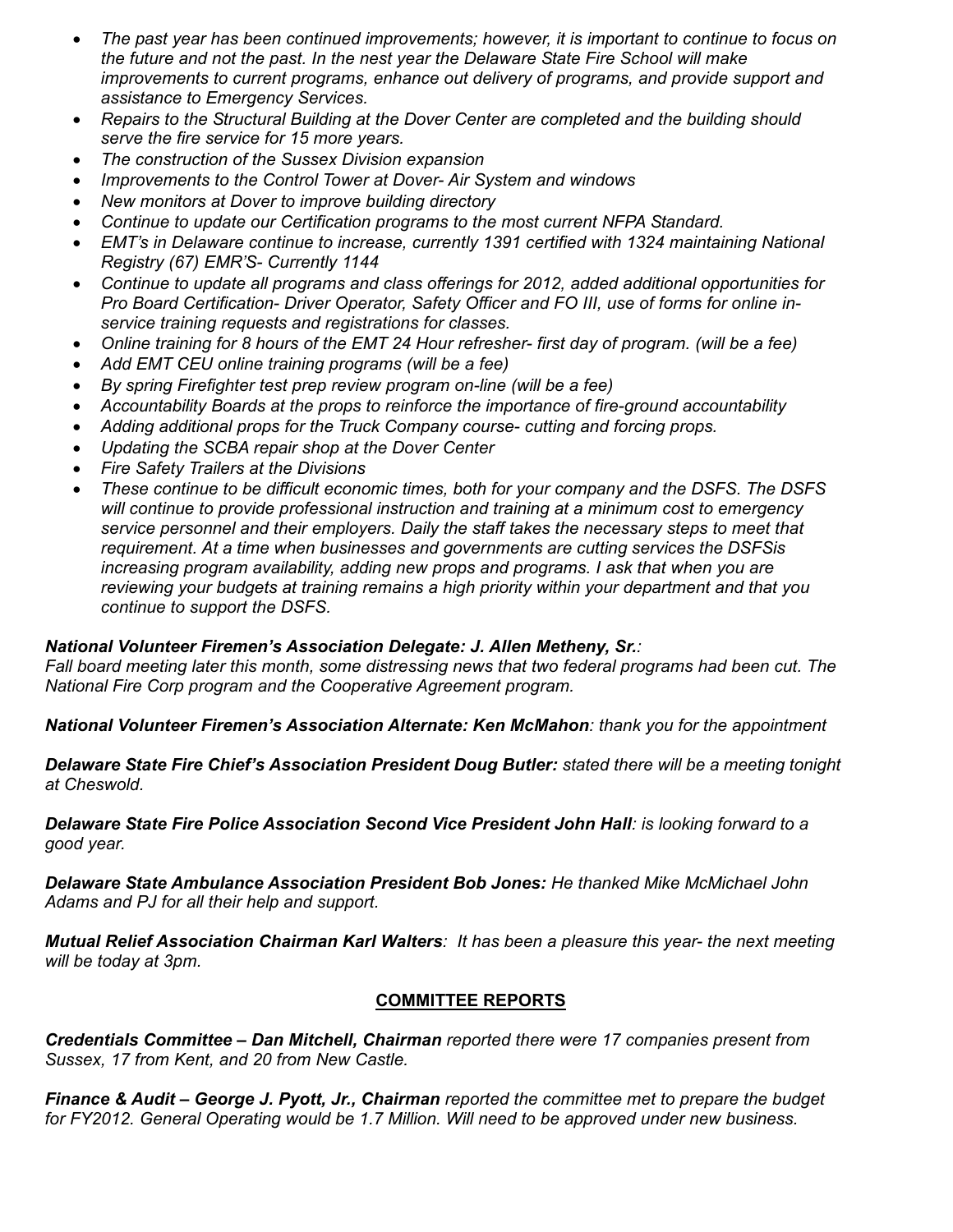*Life Safety Committee – Guy Hudson, Chairman thanked to table officers for their help in getting funding. We need to rebuild that amount back up. A packet went out to all counties and is also on the DVFA Website.* 

*Insurance – Dan Burris stated we need to figure out how the insurance companies determine the location of the insurance written in each county. They are presently using zip codes. We are looking to mandate insurance carriers to use addresses.* 

*Government Affairs Committee – Bob Sutton stated the members of the committee accomplished some of the goals the set out to do. They did a presentation to the JFC. He would like to acknowledge President Tobin, Biff Lee, Dennis P. Williams, Nancy Cook and Grover Ingle for their assistance, and Chief Bundek for allowing the use of their halls for meetings.* 

*Wake Up Delaware – Tom Mitten reported that this program was started 10 years ago in Jan, when we found out that we were awarded grant money. Each county has stepped up to the plate to keep this program going without depending on grant money.* 

*Keno – Ron Marvel reported that the fire service were the ones that wanted Keno to stay in the state casino's because it could hurt Bingo. He discussed the new Keno issues and looked forward to future discussion concerning Keno and how it could affect the fire service.* 

# **NOMINATION OF OFFICERS**

*PRESIDENT – Charles Frampton: Nominated by President Richard Perillo Brandywine Hundred, seconded by Chief Thomas Finocchiaro.* 

*FIRST VICE PRESIDENT – Charles Boyer: Nominated by David Carey, Second by Carlton Carey*

*SECOND VICE PRESIDENT – Richard Toulson: Nominated by PP Ronald Marvel, Second by Chief Mark O'Bier* 

*SECRETARY – Robert Sutton: Nominated by Pres. Ed Kupetski, Seconded by; Chief Charles Hayes* 

*TREASURER – J. Allen Metheny, Sr.: Nominated by PP Frank King, Hartly, seconded by Clarence Rod O'Neill, Hartly* 

*DIRECTOR – Sussex County (3 Years): Ted Walius Nominated by President Pres. Jay Jones, 2nd by Chief Andy Jones* 

# **UNFINISHED BUSINESS**

*None Pending* 

# **NEW BUSINESS**

*President Tobin requests a motion that the Acting Secretary (Executive Manager Jones) cast a ballot for all uncontested offices. Motion was passed and the Executive Manager cast a ballot for the offices.* 

*President Tobin calls on George J. Pyott, Jr. of the Finance & Budget Committee for a motion to adopt the FY-2010 Budget.* 

*Motion by George Pyott to accept the proposed FY 2012 Budget Seconded by Ray Stevens. Motion Carried* 

*President Tobin appoints Joe Zeroles as the Mutual Relief Delegate from Kent County* 

*President Tobin requests a motion from the floor to support the new dues structure he had mention in his report.*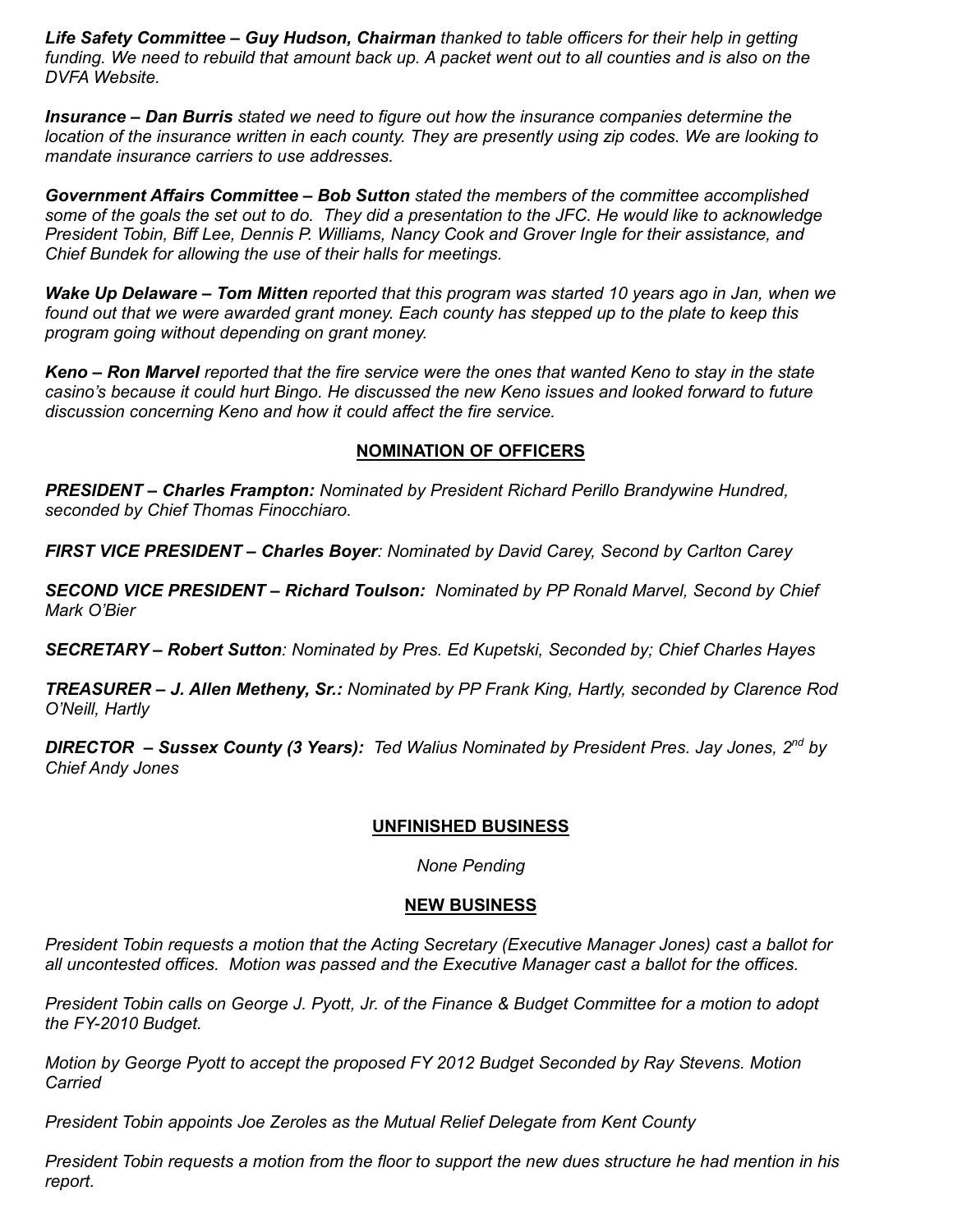*Motion by Jim Barlow to reduce the dues by 500.00 per company seconded by Brian Shaw, Motion carried* 

*President Tobin called for any other new business from the floor.* 

*Lou Amabili spoke on the changes to the conference and how he didn't find some of those changes in the best interest of the people who attend the conference. He specifically spoke about the Past President's Dinner, the Meet Your Host affair and the Dance. He felt we have cut out the affairs that mean at lot to the members and our younger members as well. He suggested that the cuts in the conference be revisited.* 

*Motion by Ike Guessford to appoint a committee to revisit the changes for the conference, seconded by Bob Sweetman. Motion carried.* 

# **PAYMENT OF BILLS**

#### *Treasurer J. Allen Metheny, Sr. submitted the following bills for payment.*

| Name                                     | Memo                                         | Amount       |
|------------------------------------------|----------------------------------------------|--------------|
| <b>U.S.TREASURY</b>                      | <b>MAY 11 PR TAXES</b>                       | $-1,456.41$  |
| <b>MELISSA KISER</b>                     | O5-23-11 - 06-04-11 P/R                      | $-1,195.97$  |
| <b>DVFA FOUNDATION</b>                   | <b>SCHOLARSHIP FUNDS 2011</b>                | $-19,000.00$ |
| PASTOR BOB HUDSON-GAS CARD               | <b>GAS CARD</b>                              | $-503.95$    |
| WILLIAM F. TOBIN, JR.                    | OFFICER EXP. REIMB                           | $-3,000.00$  |
| <b>CHARLES FRAMPTON</b>                  | OFFICER EXP. REIMB.                          | $-1,500.00$  |
| <b>CHARLES BOYER</b>                     | OFFICER EXP. REIMB.                          | $-1,500.00$  |
| <b>J. ALLEN METHENY</b>                  | <b>REIMB. FOR OFFICER</b><br><b>EXPENSES</b> | $-2,000.00$  |
| <b>HOUSTON FIRE CO.</b>                  | R & R GRANT                                  | $-3,000.00$  |
| LEWES FIRE DEPT.                         | R & R GRANT                                  | $-1,200.00$  |
| MINQUADALE FIRE CO.                      | SAFER R & R GRANT                            | $-4,000.00$  |
| <b>CLAYMONT FIRE CO.</b>                 | SAFER R & R GRANT                            | $-4,000.00$  |
| <b>CRANSTON HEIGHTS FIRE CO</b>          | R & R GRANT                                  | $-4,000.00$  |
| BRANDYWINE FIRE CO.                      | R & R GRANT                                  | $-4,000.00$  |
| LAUREL FIRE CO.                          | R & R GRANT                                  | $-4,000.00$  |
| LITTLE CREEK FIRE CO.                    | R & R GRANT                                  | $-1,500.00$  |
| ELLENDALE FIRE CO.                       | R & R GRANT                                  | $-1,479.00$  |
| <b>BOWERS FIRE CO.</b>                   | R & R GRANT                                  | $-3,380.00$  |
| CARLISLE FIRE CO.                        | R & R REIMB.                                 | $-2,625.00$  |
| FIVE POINTS FIRE CO.                     | SAFER R & R GRANT                            | $-1,208.00$  |
| HOCKESSIN FIRE CO.                       | R & R GRANT                                  | $-608.00$    |
| <b>AT &amp; T</b>                        | JUNE '11 BILL                                | $-24.50$     |
| <b>WILMINGTON TRUST CO. VISA</b>         | <b>VISA PAYMENT</b>                          | $-1,768.22$  |
| <b>VERIZON</b>                           | OFFICE PHONE                                 | $-220.37$    |
| <b>CANNON FINANCIAL SERVICES</b>         | COPIER SERVICE - INV.<br>11049561            | $-259.51$    |
| <b>VERIZON</b>                           | <b>WARREN'S PHONE</b>                        | $-127.33$    |
| M.R. KISER                               | <b>CLEANING</b>                              | $-100.00$    |
| <b>MELISSA KISER</b>                     | 06-06-11 - 06-17-11 P/R                      | $-1,227.67$  |
| CK. NO. 4097 THRU 4139 ALL VOIDED VOIDED |                                              |              |
| DAVID L. BONAR                           | SERVICE - APR - JUN 2011                     | $-1,500.00$  |
| <b>DIVISION OF REVENUE</b>               | P/R TAXES APR - JUN '11                      | $-735.36$    |
| <b>AETNA HOSE HOOK</b>                   | FIRE PREV. REIMB.                            | $-1,407.92$  |
| BETHANY BEACH FIRE CO.                   | FIRE PREV. REIMB.                            | $-1,107.05$  |
| BRANDYWINE FIRE CO.                      | FIRE PREV. REIMB.                            | $-1,043.54$  |
| <b>BRIDGEVILLE FIRE CO.</b>              | FIRE PREV. REIMB.                            | $-3,425.33$  |
| CARLISLE FIRE CO.                        | FIRE PREV. REIMB.                            | $-1,885.45$  |
| CHRISTIANA FIRE CO.                      | FIRE PREV. REIMB.                            | $-4,898.79$  |
| CITIZEN'S HOSE CO.                       | FIRE PREV. REIMB.                            | $-1,234.53$  |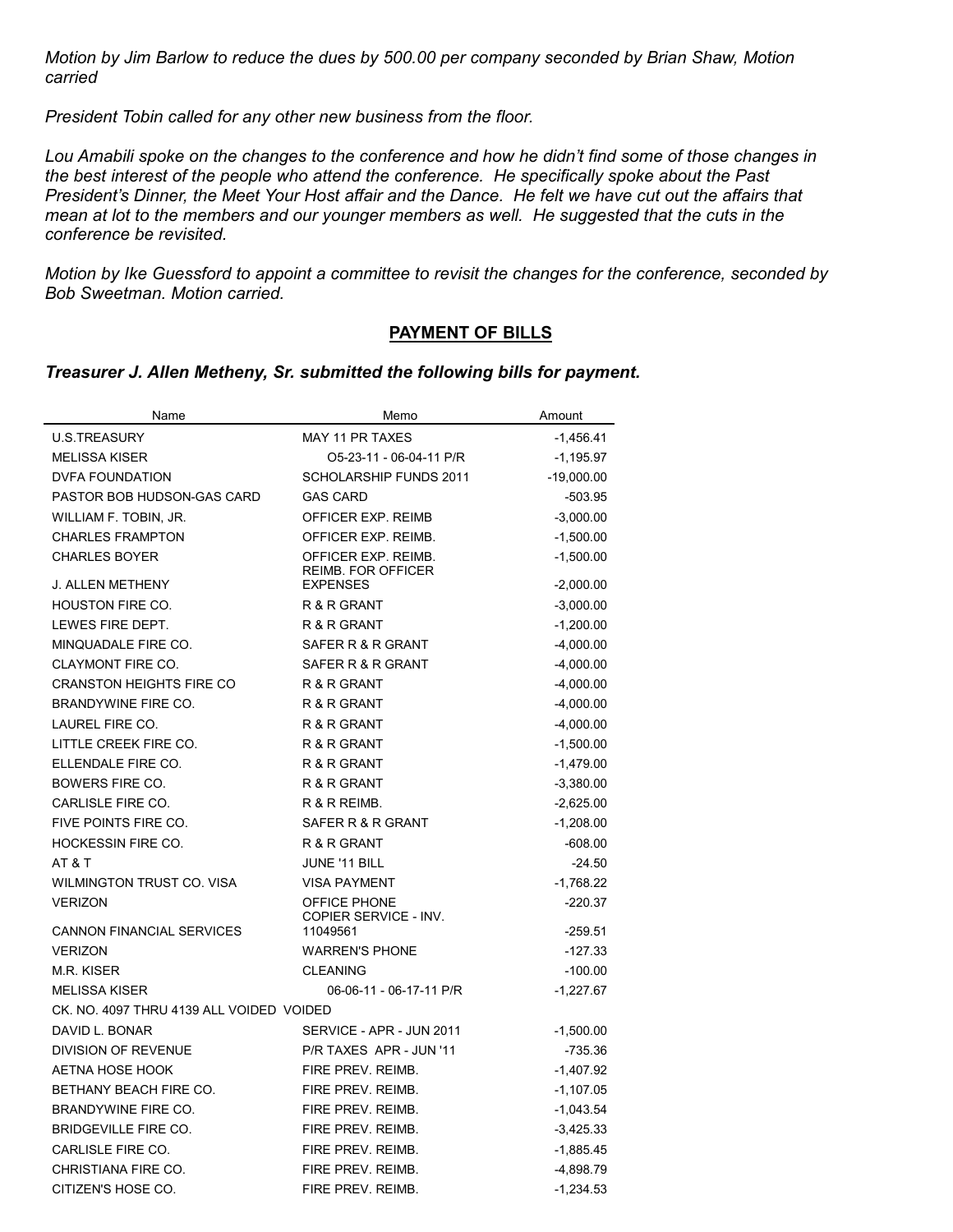| CLAYMONT FIRE CO., INC.                                         | FIRE PREV. REIMB.                                       | $-858.77$                |        |
|-----------------------------------------------------------------|---------------------------------------------------------|--------------------------|--------|
| CRANSTON HEIGHTS FIRE CO FIRE PREV. REIMB.                      |                                                         | $-559.72$                |        |
| DAGSBORO VOL. FIRE CO.                                          | FIRE PREV. REIMB.                                       | $-385.28$                |        |
| DELAWARE CITY FIRE CO.                                          | FIRE PREV. REIMB.                                       | $-1,921.64$              |        |
| DOVER FIRE DEPT.                                                | FIRE PREV. REIMB.                                       | $-290.88$                |        |
| ELSMERE FIRE CO#1                                               | FIRE PREV. REIMB.                                       | $-1,152.66$              |        |
| FELTON COMMUNITY FIRE CO. FIRE PREV. REIMB.                     |                                                         | $-1,095.30$              |        |
| <b>FRANKFORD FIRE CO.</b>                                       | <b>FIRE PREV. REIMB.</b>                                | $-847.24$                |        |
| GOODWILL FIRE CO                                                | FIRE PREV. REIMB.                                       | $-4,883.10$              |        |
| HARTLY VOL FIRE CO.                                             | <b>EIRE PREV. REIMB.</b>                                | $-1,932.51$              |        |
| <b>HOCKESSIN FIRE CO.</b>                                       | FIRE PREV. REIMB.                                       | $-1,015.89$              |        |
| HOLLOWAY TERRACE FIRE CO. FIRE PREV. REIMB.                     |                                                         | $-295.06$                |        |
| <b>HOUSTON FIRE CO.</b>                                         |                                                         | -913.59                  |        |
| KENT COUNTY FIREFIGHTER'S ASSN                                  | FIRE PREV. REIMB.                                       | -410.76                  |        |
| LAUREL FIRE CO.                                                 | FIRE PREV. REIMB.                                       | -986.57                  |        |
| LEWES FIRE DEPT.                                                | FIRE PREV. REIMB.                                       | $-3,348.16$              |        |
| LITTLE CREEK FIRE CO.                                           | FIRE PREV. REIMB.                                       | $-2,276.11$              |        |
| MAGNOLIA VOL FIRE C                                             | FIRE PREV. REIMB.                                       | $-585.80$                |        |
| MILLCREEK FIRE CO.                                              | FIRE PREV.REIMB.                                        | $-2,069.46$              |        |
| MILLSBORO FIRE CO.                                              | FIRE PREV REIMB.                                        | $-1,314.80$              |        |
| MILLVILLE VOL. FIRE CO                                          | FIRE PREV. REIMB.                                       | $-1,298.52$              |        |
| MILTON FIRE DEPT.                                               | FIRE PREV. REIMB.                                       | $-939.58$                |        |
| MINQUADALE FIRE CO.                                             | FIRE PREV. REIMB.                                       | $-1,052.18$              |        |
| MINQUAS FIRE CO.                                                | FIRE PREV. REIMB.                                       | $-317.06$                |        |
| NEW CASTLE FIRE CHIEF'S ASSN.<br>NEW CASTLE VOL. FIREFIGHTER'S  | FIRE PREV. REIMB.                                       | -42.93                   |        |
| ASSN                                                            | FIRE PREV. REIMB.                                       | -938.09                  |        |
| NEW CASTLE LADIES AUX.                                          | FIRE PREV. REIMB.                                       | $-129.38$                |        |
| ODESSA FIRE CO.                                                 | FIRE PREV. REIMB.                                       | $-2,256.64$              |        |
| REHOBOTH BEACH FIRE CO                                          | FIRE PREV. REIMB.                                       | -6,244.34                |        |
| ROXANA VOL FIRE CO.                                             | FIRE PREV. REIMB.                                       | $-2,127.12$              |        |
| SEAFORD VOL FIRE CO                                             | FIRE PREV. REIMB                                        | $-1,305.87$              |        |
| SUSSEX CO. FIRE CHIEFS<br>SUSSEX CO. VOL. FIREFIGHTERS<br>ASOC. | FIRE PREV. REIMB.<br>FIRE PREV. REIMB.                  | $-276.04$<br>$-1,827.80$ |        |
| TALLEYVILLE FIRE CO.                                            | FIRE PREV. REIMB.                                       | $-6,849.91$              |        |
| WILMINGTON MANOR VOL FIRE CO                                    | FIRE PREV. REIMB.                                       | $-909.15$                |        |
| TOWNSEND FIRE CO.                                               | FIRE PREV. REIMB.                                       | $-1,467.01$              |        |
| CHECK NO. 4183 CANCELLED                                        |                                                         | 0.00                     |        |
| U.S. TREASURY                                                   | P/R TAXES-JUN 11 PR                                     | $-1,433.38$              |        |
| <b>ICISF</b>                                                    | CISM CONF MATERIALS INV. 21105050 LESS<br><b>CREDIT</b> |                          | 253.00 |
| ROGERS GRAPHICS, INC.                                           | <b>INV. 29471</b>                                       | $-85.00$                 |        |
| <b>VERNON INGRAM</b>                                            | JUL - SEPT 2011 RENT                                    | $-1,755.00$              |        |
| <b>VERIZON</b>                                                  | <b>MELISSA'S PHONE</b>                                  | $-107.57$                |        |
| <b>VERIZON</b>                                                  | AIR CARD                                                | -40.01                   |        |
| <b>MELISSA KISER</b>                                            | 06-20-11 - 07-01-11 P/R                                 | $-1,180.18$              |        |
| WARREN F. JONES                                                 | P/R - JUNE                                              | $-2,738.30$              |        |
| <b>WARREN JONES</b>                                             | TRAVEL EXPENSES - JUNE                                  | -245.96                  |        |
| KENNETH MCMAHON                                                 | <b>COMMITTEE MEETING</b>                                | $-338.90$                |        |
| AT & T                                                          | JUNE '11 BILL                                           | $-25.02$                 |        |
| COMCAST CABLEVISION                                             | <b>JUL INTERNET SERVICE</b>                             | $-30.63$                 |        |
| <b>JOSTENS</b>                                                  | W TOBIN RING I/0 NO. 50521                              | -545.99                  |        |
| CANNON FINANCIAL SERVICES                                       | <b>COPIER SERVICES JULY</b>                             | $-259.51$                |        |
| <b>VERIZON</b>                                                  | <b>WARREN'S PHONE</b>                                   | $-127.32$                |        |
| <b>ADSTRATEGIES</b>                                             | ACCT. DVF - MEDIA ADS                                   | -13,929.26               |        |
| MELISSA KISER                                                   | 07-04-11 - 07-15-11 P/R                                 | $-1,182.40$              |        |
| M.R. KISER                                                      | <b>CLEANING</b>                                         | $-100.00$                |        |
| <b>VERIZON</b>                                                  | OFFICE PHONE                                            | $-211.58$                |        |
| WILMINGTON TRUST CO. VISA                                       | <b>VISA PAYMENT</b>                                     | $-911.48$                |        |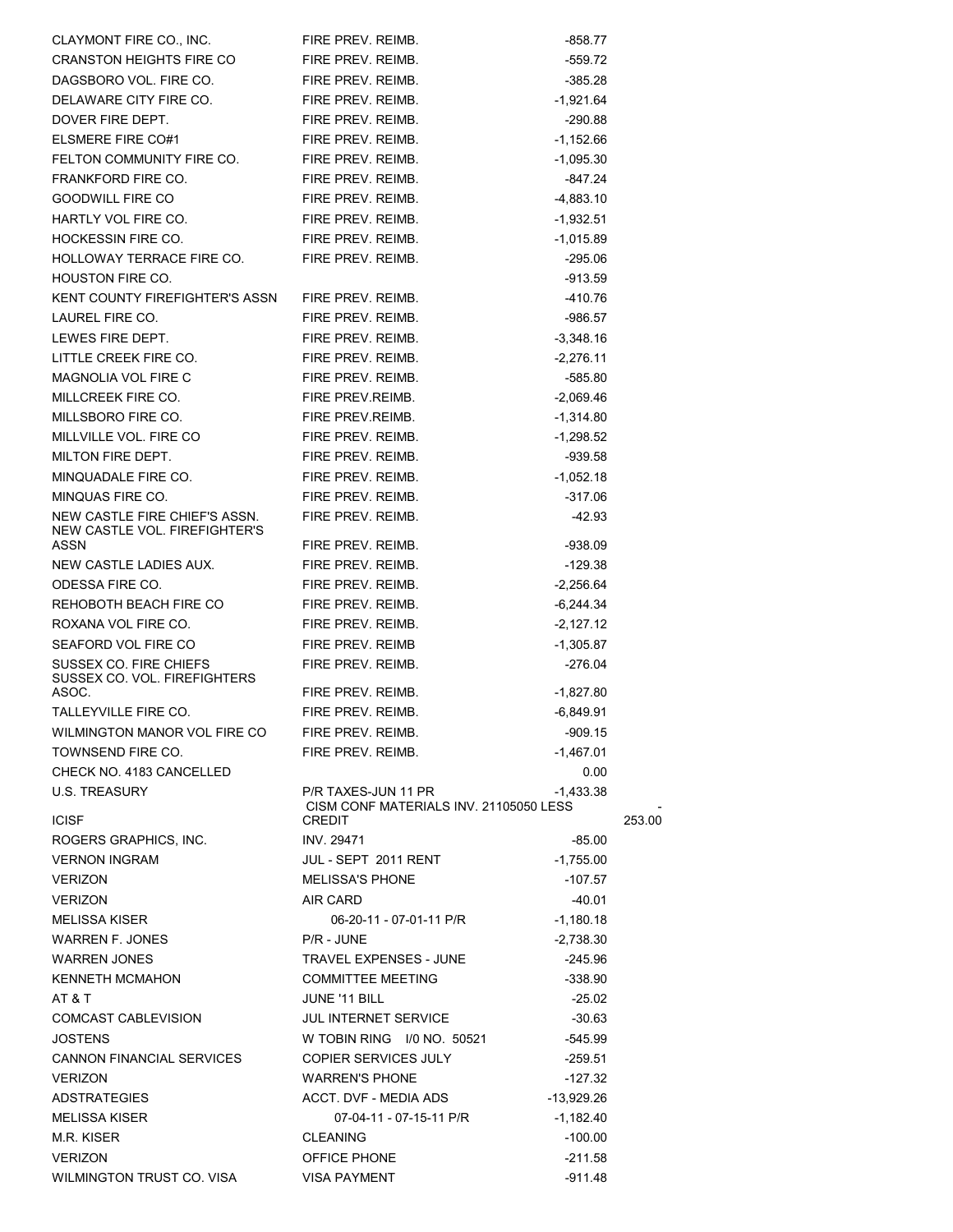| ROGERS GRAPHICS, INC.            | <b>INV. 29622</b>              | $-175.00$     |
|----------------------------------|--------------------------------|---------------|
| <b>MELISSA KISER</b>             | 07-18-11 - 07-29-11 P/R        | $-1,182.40$   |
| DVFA CONF. ACCT.                 | DVFA CONF. ASSESSMENT          | $-60,500.00$  |
| <b>WARREN F. JONES</b>           | P/R - JULY                     | $-2,738.30$   |
| <b>WARREN JONES</b>              | <b>TRAVEL EXPENSES - JULY</b>  | $-337.48$     |
| ROGERS GRAPHICS, INC.            | INV. 29633                     | $-450.00$     |
| <b>VERIZON</b>                   | AIR CARD                       | $-40.01$      |
| <b>VERIZON</b>                   | <b>MELISSA'S PHONE</b>         | $-105.82$     |
| AT&T                             | JULY '11 BILL                  | $-24.39$      |
| <b>U.S. TREASURY</b>             | P/R TAXES-JUN 11 PR            | $-1,424.41$   |
| <b>GOODEN'S FLORAL SHOP</b>      | MARVEL ARRANGEMENT             | $-64.95$      |
| <b>WALTER KISER</b>              | <b>COMPUTER UPGRADES</b>       | $-88.98$      |
| <b>VERIZON</b>                   | <b>WARREN'S PHONE</b>          | $-126.77$     |
| <b>COMCAST CABLEVISION</b>       | AUG. INTERNET SERVICE          | $-95.06$      |
| <b>ADSTRATEGIES</b>              | ACCT. DVF - MEDIA ADS          | $-5,442.78$   |
| DUCK CREEK PRINTING              | <b>BUS, CARDS - INV. 11574</b> | $-75.00$      |
| <b>MELISSA KISER</b>             | 07-29-11 - 08-12-11 P/R        | $-1,182.40$   |
| M.R. KISER                       | <b>CLEANING</b>                | $-100.00$     |
| <b>VERIZON</b>                   | OFFICE PHONE                   | $-210.72$     |
| <b>CANNON FINANCIAL SERVICES</b> | <b>COPIER SERVICES</b>         | $-259.51$     |
| <b>VERIZON</b>                   | AIR CARD                       | $-40.01$      |
| <b>BOBOLA FARMS FLORIST</b>      | <b>FLOWERS - MELISSA</b>       | $-47.00$      |
| WILMINGTON TRUST CO. VISA        | <b>VISA PAYMENT</b>            | $-1,101.58$   |
| <b>MELISSA KISER</b>             | 08-15-11 - 08-26-11 P/R        | $-1,195.97$   |
| <b>VERIZON</b>                   | <b>MELISSA'S PHONE</b>         | $-105.41$     |
| <b>WARREN F. JONES</b>           | P/R - AUGUST                   | $-2,738.30$   |
|                                  |                                | -246,599.56   |
|                                  |                                |               |
|                                  |                                | $-246,599.56$ |
|                                  |                                | $-246,599.56$ |

*Motion to pay bills by Ted Doyle Seconded by Lawrence Mergenthaler. Motion Carried.* 

# **GOOD OF THE ASSOCIATION**

*President Tobin thanked everyone for allowing to be President, It's been a pleasure. He thanked his fire company for allowing him to use their vehicle as without it he could not hat traveled the miles that he has.* 

*Bob Sutton President NCC- Stated Wilmington Fire Department would be paying their county dues; they are now a member of good standing.* 

*Motion to Adjourn by John Fox, Seconded by Bob Jones.* 

*There being no further business to claim the attention of the members, the meeting was recessed until 0830 Hrs, September 16, 2011 for the Memorial Service. Pastor Bob Hudson offered the benediction.*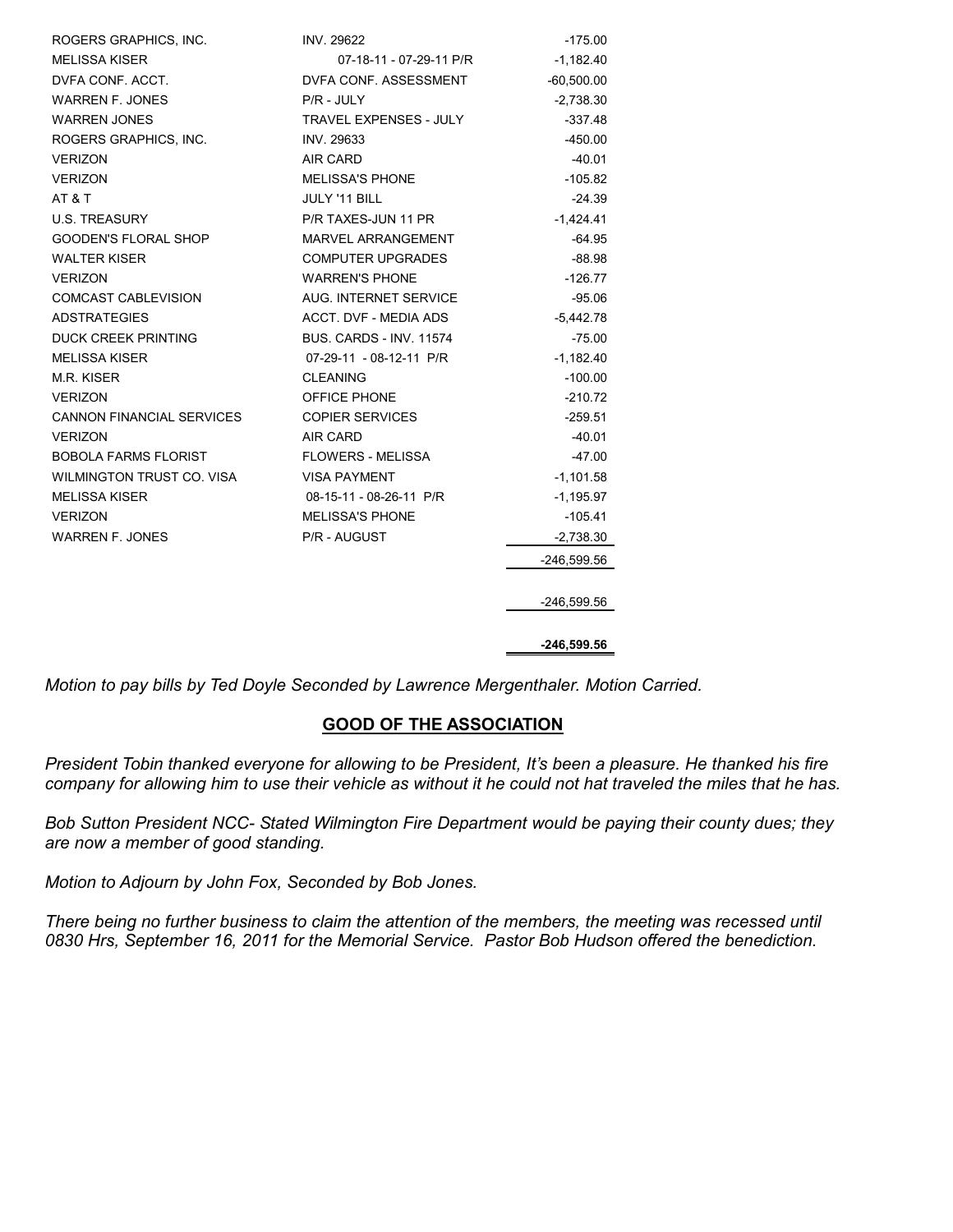*The 91st Annual DELAWARE VOLUNTEER FIREFIGHTER'S ASSOCIATION MEMORIAL SERVICE*



**Friday, September 16, 2011 8:30 a.m.** 

**The Sheraton Conference Center Dover, Delaware** 

# **IN MEMORY OF OUR FIREFIGHTERS AND LADIES AUXILIARY MEMBERS**

**OPENING REMARKS** Grover P. Ingle, *Master of Ceremonies*

**INVOCATION** Pastor Robert Hudson, *Chaplain,* DVFA

# **CHORAL ARRANGEMENT**

DVFA & LADVFA Choir You Raise Me Up (Arranged by Teena Chinn)

# **WORDS OF COMFORT**

Ursula Hudson, *Chaplain,* Ladies Auxiliary DVFA Pastor Robert Hudson, *Chaplain,* DVFA

# **UNVEILING OF THE CROSSES**

William Tobin, *President*, DVFA Janice Marvel, *President*, Ladies Auxiliary DVFA Doug Butler, *President*, State Fire Chiefs Association Kenneth Tull, Sr., *President*, State Fire Police Association Robert Jones, *President*, State Emergency Medical Services **Association** 

# **CHORAL ARRANGEMENT**

Total Praise (Arranged by Keith Christopher)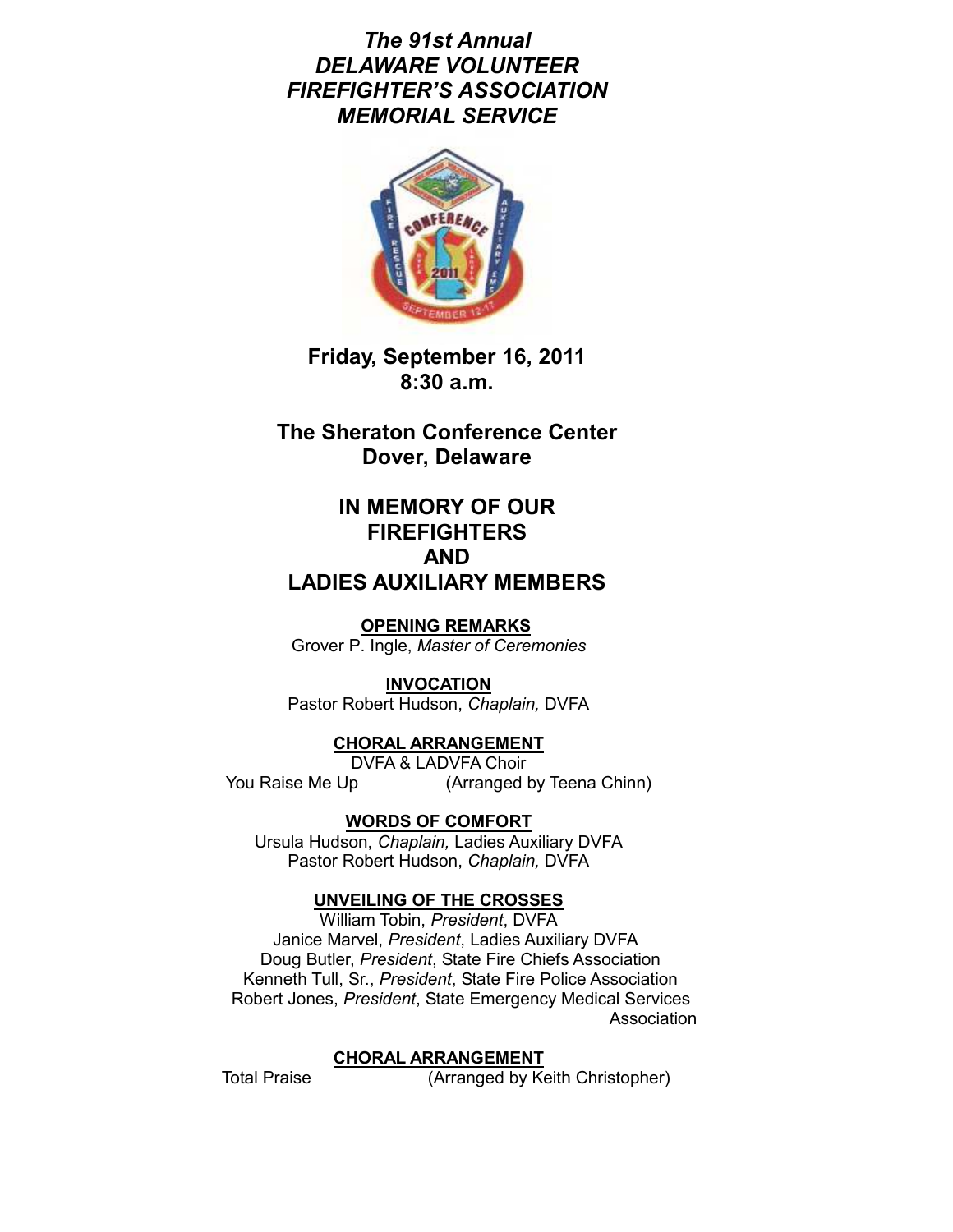### **READINGS BY THE LADIES AUXILIARY PRESIDENTS**

Janice Marvel, *President*, Ladies Auxiliary DVFA Lois Pearson, *President*, Ladies Auxiliary Sussex County Virginia Yeager, *President*, Ladies Auxiliary New Castle County Pat Paolini, *President*, Ladies Auxiliary Kent County

## **CHORAL ARRANGEMENT**

I Do Not Sleep (Arranged by Gene Grier & David Lantz III)

### **INTRODUCTION OF THE MEMORIAL PRESENTATION**

Jane Williams, *Secretary*, Ladies Auxiliary DVFA Warren Jones, *Executive Manager*, DVFA

#### **THE MEMORIAL PANORAMA**

Edited and Produced by: **Delaware State Fire School** 

# **MOMENT OF SILENCE**

#### **TAPS**

### **BENEDICTION**  Ursula Hudson, *Chaplain*, Ladies Auxiliary DVFA

**MUSICAL SELECTION**  MULTI-JURISDICTIONAL PIPE AND DRUM

#### **RECESSIONAL**

# **2011 DVFA CONFERENCE MEMORIAL SERVICE COMMITTEE**

Pam Ingle, Chairperson Good-Will Fire Company Ladies Auxiliary

Christine Reeder, Co-Chairperson Delaware City Fire Company Ladies Auxiliary

> Grover P. Ingle Good-Will Fire Company

Carolyn Walton Elsmere Fire Company Ladies Auxiliary

Megan Dougherty Elsmere Fire Company Ladies Auxiliary

Lorraine Steinhoff, *Director*

Celeste Epstein, *Accompanist* 

Paul Eichler, Robbins Hose Co., No. 1, *Trumpet*

Multi-Jurisdictional Pipe and Drum

**Thank you to all the participants in the Memorial Service. Thank you to those companies and Organizations who contributed to the Memorial Service.**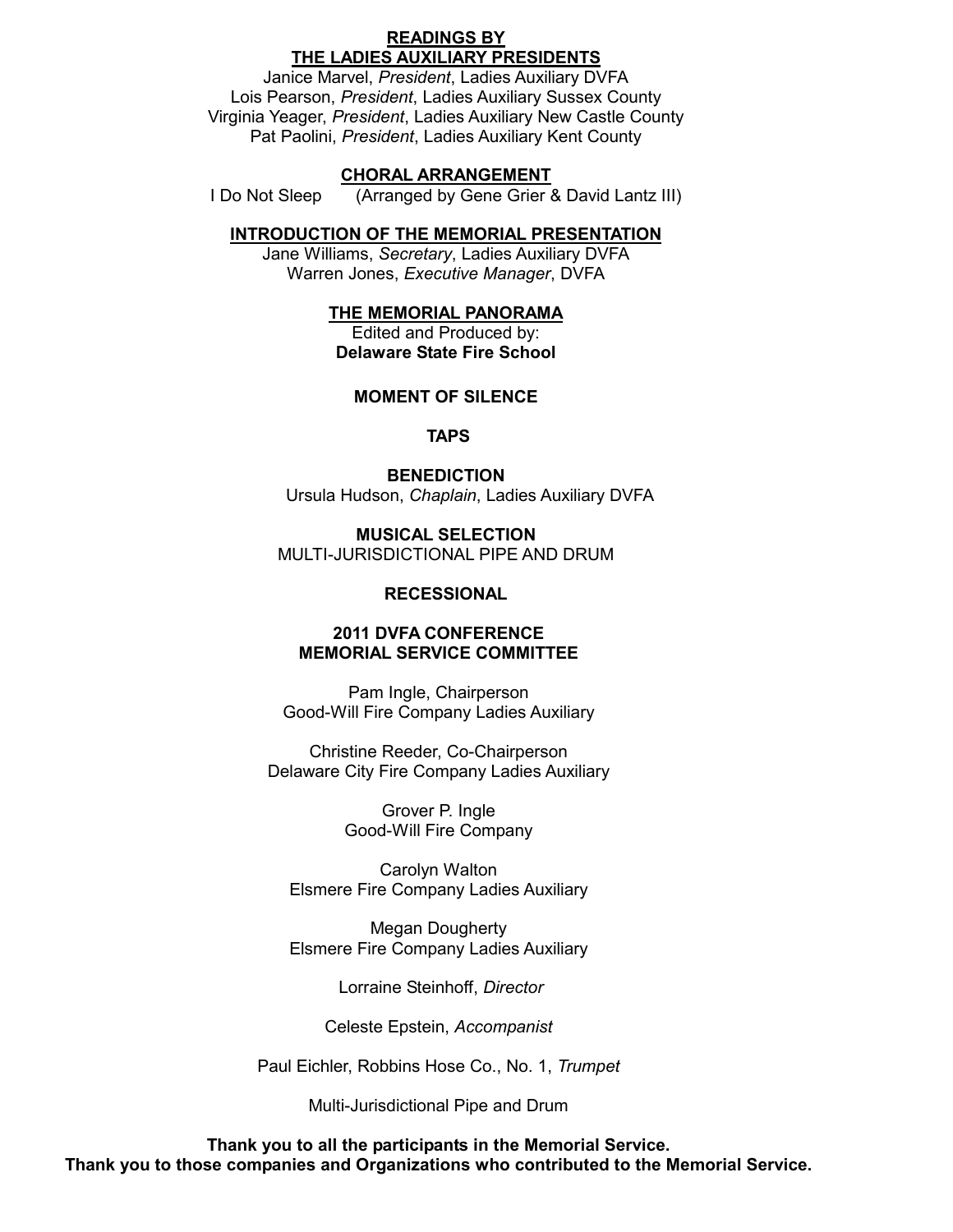## *DELAWARE VOLUNTEER FIREFIGHTER'S ASSOCIATION*  **17TH ANNUAL CONFERENCE 91st MEN'S LUNCHEON SEPTEMBER 17, 2011**

The Sixteenth Annual Conference Men's Luncheon of the Delaware Volunteer Firefighter's Association was held Friday, September 17, 2011 in the Champagne Ballroom of the Sheraton (Dover) Hotel.

Seated VIP Guests, at the head table, for the Luncheon included; Bill Webb (Congressional Fire Service Institute); Mike Castle, Senator Tom Carper, Senator Chris Coons, Congressman John Carney, Governor Jack Markell; Lt. Governor, Matt Denn, Attorney General Joseph R. (Beau) Biden, III, Treasurer Chip Flowers, Insurance Commissioner Karen Weldin- Stewart; State Auditor, Tom Wagner; DVFA President Bill Tobin; DVFA 1<sup>st</sup> VP, Charlie Frampton; 2<sup>nd</sup> VP, Charlie Boyer; DSFCA Chaplain, Charles Arnold; Executive Manager Warren Jones, Treasurer, J. Allen Metheny; and Past President of the DVFA, Steven Austin, who was the Master of Ceremonies.

## **Additional VIP'S and Guests included were;**

Vice President Biden (via telephone) Members of the Delaware General Assembly New Castle County Council Kent County Levy Court Sussex County Council Mayor Carlton Carey Councilman David Bonar State Director of Communications: Mark Grubb

PP Steve Austin brought the luncheon to order at 12:00 PM with the Invocation by DVFA Chaplin, Charlie Arnold.

Pledge of allegiance led by Clarence Schwatka, 39<sup>th</sup> DVFA Past President.

Acknowledge the Luncheon Committee, Frank King, Elmer Steele.

PP Austin recognized and welcomed Sr. Vice President of Citizen's Bank. He presented a check to the DVFA for \$10,000.00. He further reported Citizen's Bank has supported this Conference for the past sixteen (17) years. He praised this Organization for their "good citizenship" and recognized all for being "strong community leaders". They would be proud to sponsor this event again next year. Bill Tobin addressed all present and stated we voted to have an educational luncheon, and consider this a

time to be educated and with that in mind, he introduced and made a special presentation to Jim Goldstein, who retired from Motorola was appointed as Public Safety Radio Consultant.

President Tobin then spoke about a phone call on a Sunday to be in Washington on Tuesday to attend a Senate hearing to discuss the D- Block and to support Governor Markell who was testifying at the hearing. 5 from Delaware went over to attend the hearing. They met and spoke with Jim and he put Delaware back on the map. He supports the fire, police and EMS. We are lucky to have someone with the knowledge to be able to represent and advise us.

Steve introduced Governor Markell, Thanked Bill for his comments. He support the d- block and stated it should be only for the fire service. The respect that was given was incredible. We are very fortunate to be represented by our fellow legislatures. He also thanked all members of the general assembly to be able to put all their differences aside to be able to get things accomplished here in Delaware. Thank you to all of you for the work you do every single day is amazing. In the last month we had a hurricane, tornado and unbelievable flooding. The amazing job you did in Seaford and all over the state to prevent a horrible situation. When we go to the CFSI dinner, 10% of the participation is from Delaware. We prove everyday that we are a state of neighbors. No one proves that more then all of you. You volunteer your time in the middle of the night, leaving your families to go and help others. This is what America is all about. We are fortunate to have you. He then congratulated Charlie Frampton on his incoming role. Last Sunday at the Stair climb was a great demonstration to show the brotherhood and fraternity that we have. Charlie has the full support of the legislatures this coming year. He thanked Bill for all hard work and gave him the paperwork to serve on the Fire Commission.

President Tobin presented a shirt to Governor Markell

Past President Ken Pyle was called forward and explained the history of the Past President's ring. He then presented Mike Castle, the newest Past Presidents Emeritus, his ring.

Beau Biden had to leave to go to Wilmington because the death of the NCC police officer.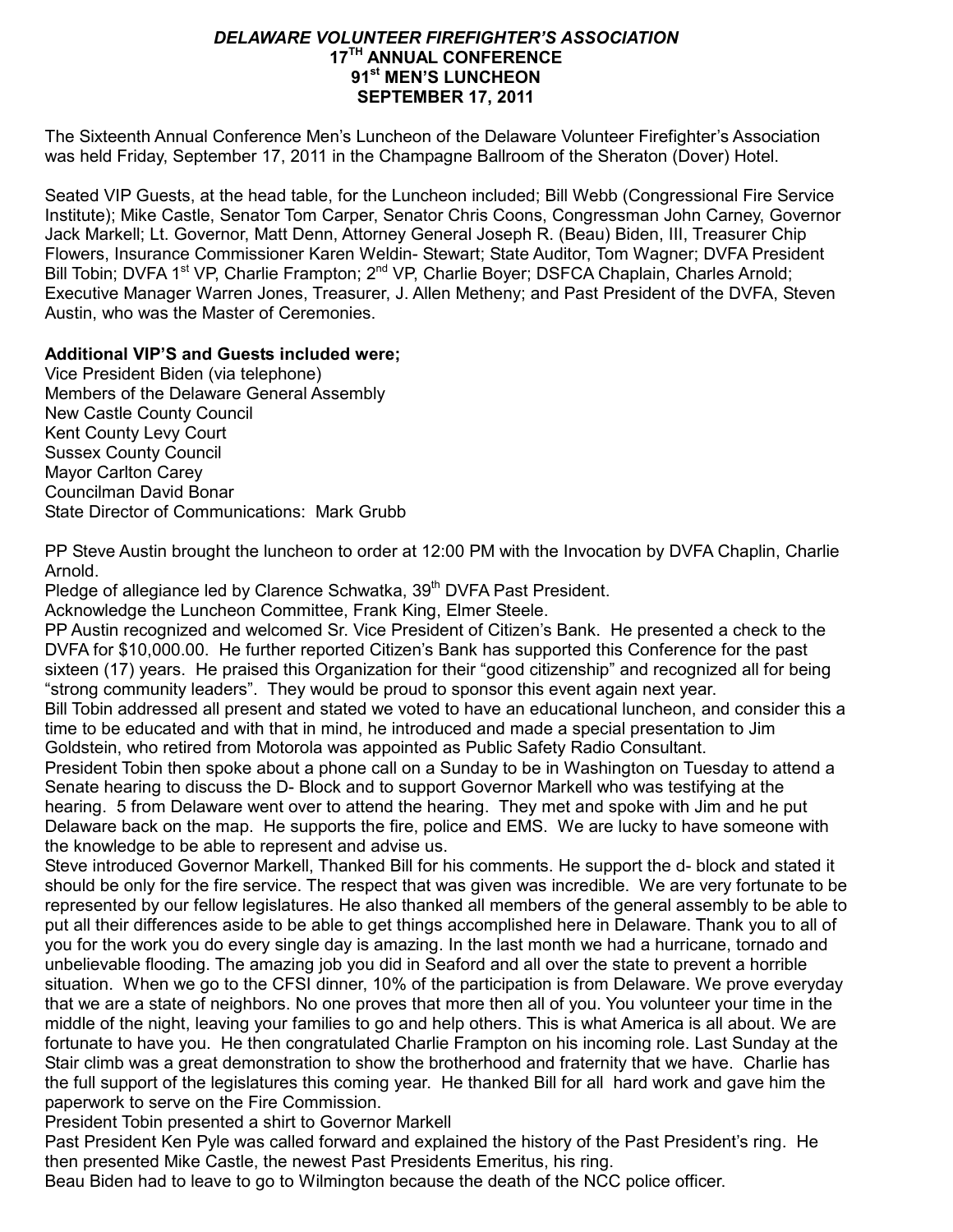Kevin Wilson announced the LADVFA raised \$1,094.00 for the National Fallen Firefighters. Citizens and Delmarva Power will match the amount donated.

PP Austin reported a deviation from the regular order of business to allow the Luncheon to be served at 12:35 PM.

PP Austin then resumed the meeting at 1:45 pm, recognizing Executive Manager Warren Jones, Public Relations Consultant Dave Bonar and DVFA Office Manager, Melissa Kiser, Kevin Smith, honorary member, Chairman Roberts Fire Prevention Commission, Fire Marshal Grover Ingle and his Staff, Biff Newnam and the fire School Staff.

Kevin Wilson Report the amount raised was \$2,040.00 all together we have raised almost \$5,000.00. DVFA Attorney John Brady was recognized.

Today was a tough day for law enforcement, and we are pleased to have Lt. Col. Jim Page and his staff of the Delaware State Police. Thank you for your continued support.

He also asked the County Councilman and Levy Court Commissioners stand and be recognized. Members of the General Assembly who are active members of the Fire Service, as part of the educational outreach the legislatures do not have a table this year. Each legislature is seating with the folks you represent, thank you for that. Bill Carson, Bruce Ennis, Biff Lee, Bobby Outten, Dan Short, Larry Mitchell stand and be recognized.

Also the following members of the General Assembly who are also present please stand and be recognized. Brad Bennett, Brian Bushweller, Bobby Gilligan, Gerald Hocker, Earl Jaques, Michael Katz, Harvey Kenton, Ruth Briggs King, Dave Lawson, Dave McBride, Harold Peterman, Pete Schwartzkopf, Gary Simpson, Lincoln Willis, Dave Wilson, and Rebecca Walker. He also asked all legislatures who participated in the 911 events to also be recognized.

Steve then introduced Tom Carper who thanked Steve for all he does and then spoke the luncheon attendees.

Senator Chris Coons was introduced and he spoke to the group.

Vice President Joe Biden then joined in via Conference Call.

Flag that was flown over the United States Capital presented to Bill Tobin.

John Carney said a few words and talked about his predecessor Mike Castle.

State Auditor Tom Wagner, said it was an honor to be there and sharing the podium with Mike Castle. Three Presidents of the United States have stood at this podium.

State Treasurer Chip Flowers spoke a few words. Donate \$500.00 personally to the best Fire Company. He will also be awarding \$500.000 to the Best Ladies Aux.

Honorary Member Bill Webb, CFSI, came forward to talk about the new podium. Thanked the association for inviting him. CFSI received a new podium and donated theirs to the DVFA. There have been 3 U. S. Presidents, 4 vice presidents speak behind it, members of the cabinet, and senators and congressmen, also. It is their pleasure to donate it to the DVFA. Congressman Castle was asked to come forward for a presentation as well as Bill Tobin, presented with a Firemen's Helmet.

President Tobin made a presentation to Bill Webb for all of his assistance to the State of Delaware. Rep. Ruth Briggs King and Sen. Gary Simpson came forward for a presentation to President Tobin. President Tobin said he enjoyed the year, enjoyed the relationships and enjoyed the challenges, but the most importantly he has enjoyed watching the fire companies come together to make a difference. He

thanked his wife and his fire companies

PP Austin asked Chaplin Arnold to give the Benediction

The Meeting adjourned at 2:43 PM.

# *The 91st Annual DELAWARE VOLUNTEER FIREFIGHTER'S ASSOCIATION INSTALLATION*

The following were introduced by Installation chair, Mike Rush: Stair guards are Joseph and Kyle Schiavoni, twin sons of LADVFA Conference Co-chair, Kellie Schiavoni from Cranston Heights Fire Co.

DVFA Installing Officer, PSP Edwin Barlow DVFA Chaplain, Charlie Arnold LADVFA Installing Officer, PSP Eileen Doyle LADVFA Chaplain, Ursula and Clement Hudson, parents of Janice Marvel DVFA President, William Tobin escorted by his wife, Elaine